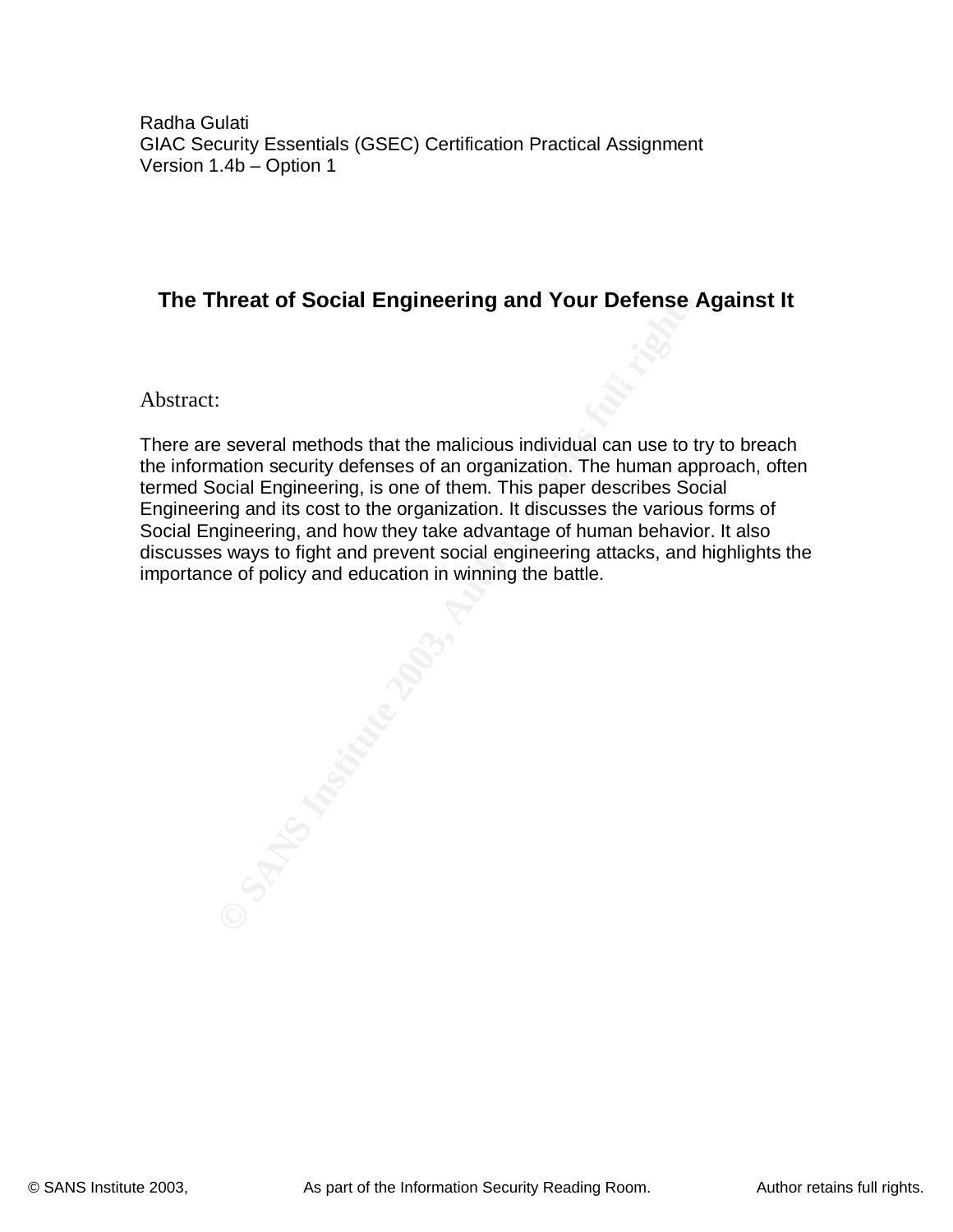# **The Threat of Social Engineering and Your Defense Against It**

## **Introduction**

**Example 10** them maliciously or for personal gain. Sometimes the mether are genuine gaps in the security that they can brack the mether than one can guess, they get through becaust more start more often than one such as t behaviors such as trust – when people are too trusting of others, or ignorance – Intruders and hackers are on the lookout for ways to gain access to valuable resources such as computer systems or corporate or personal information that can be used by them maliciously or for personal gain. Sometimes they get their chance when there are genuine gaps in the security that they can breach. Often times, in fact more often than one can guess, they get through because of human people who are ignorant about the consequences of being careless with information. Social Engineering uses human error or weakness to gain access to any system despite the layers of defensive security controls that have been implemented via software or hardware. The ultimate security wall is the human being, and if that person is duped, the gates are wide open for the intruder to take control.

## **Definition of Social Engineering**

Social engineering is the 'art' of utilizing human behavior to breach security without the participant (or victim) even realizing that they have been manipulated.

## **Categories of Social Engineering**

There are two main categories under which all social engineering attempts could be classified – computer or technology based deception, and human based deception.

The technology-based approach is to deceive the user into believing that he is interacting with the 'real' computer system and get him to provide confidential information. For example, the user gets a popup window, informing him that the computer application has had a problem, and the user will need to reauthenticate in order to proceed. Once the user provides his id and password on that pop up window, the harm is done. The hacker who has created the popup now has the user's id and password and can access the network and the computer system.

 The human approach is done through deception, by taking advantage of the victim's ignorance, and the natural human inclination to be helpful and liked.

Key fingerprint = AF19 FA27 2F94 998D FDB5 DE3D F8B5 06E4 A169 4E46 For example, the attacker impersonates a person with authority, He places a call to the help desk, and pretends to be a senior Manager, and says that he has forgotten his password and needs to get it reset right away. The help desk person resets the password and gives the new password to the person waiting at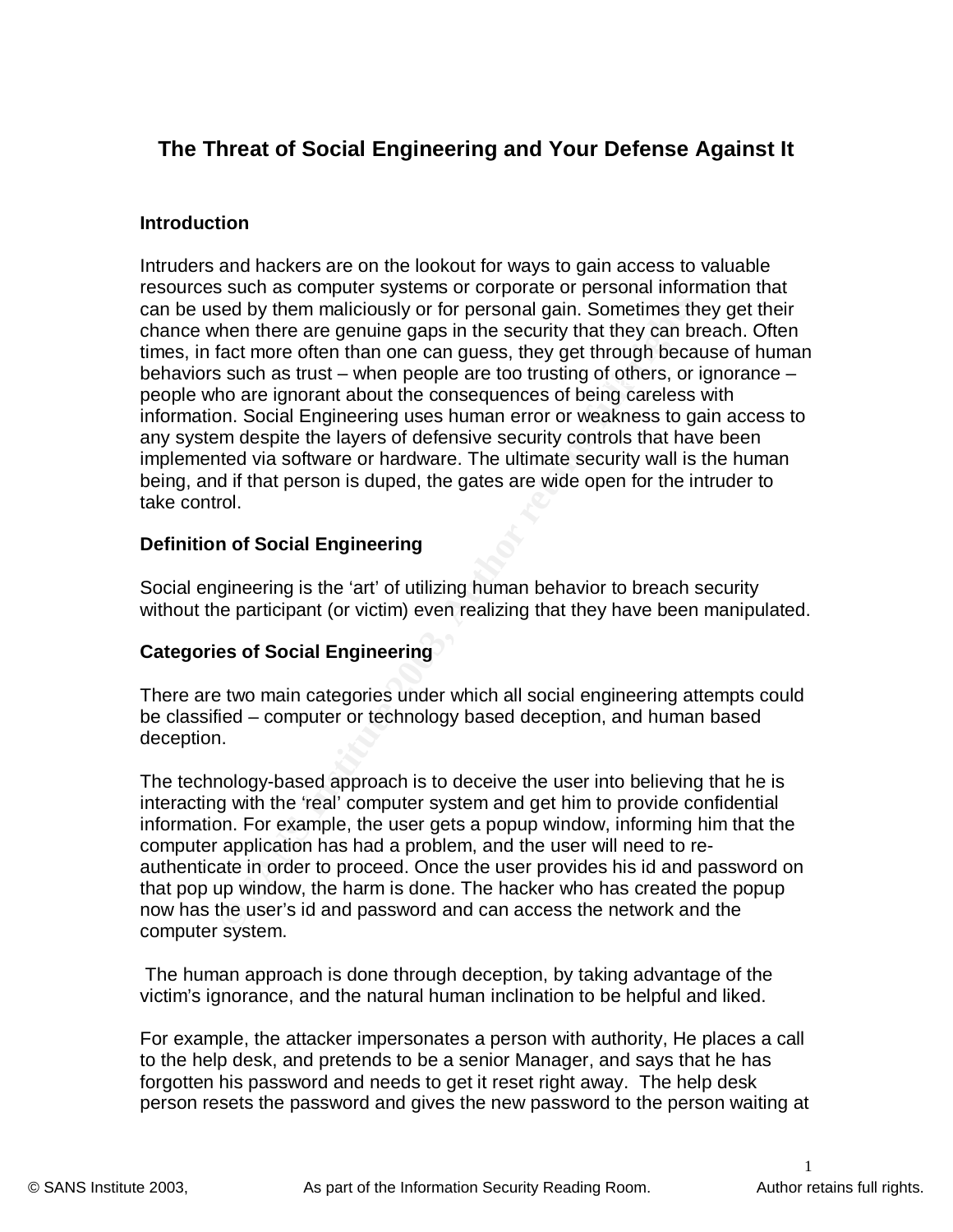the other end of the phone. At the very least, the individual can now access the Personnel systems as if he were the manager, and obtain the social Security numbers and other confidential/private information of several employees. He could of course do more damage to the network itself since he now has access to it.

### **Impact of Social Engineering on the organization**:

Information Security is essential for any organization 'to continue to be in business'. If information security is not given priority, especially in the current environment with the threat of terrorism looming in the background every day, even a small gap in security can bring an organization down.

The financial cost could be punitive to the organization and to the individual. So much so, that insurers are now beginning to cover losses arising out some kinds of security breaches<sup>1</sup>.

on Security is eesemant of any origanization to comune to the<br>
1. If information security is not given priority, especially in it<br>
ent with the threat of terrorism looming in the background e<br>
meth with the threat of terro Cyber attacks cost U.S. companies \$266 million last year - more than double the average annual losses for the previous three years, according to a report released by the San Francisco-based Computer Security Institute (CSI) and the San Francisco FBI Computer Intrusion Squad. The study found that 90% of 273 respondents detected some form of security breach in the past year. But this is probably an underreported figure. Less than half the companies in one survey were willing or able to quantify the loss<sup>2</sup>.

There is also the cost of loss of reputation and goodwill, which can erode a company's base in the long run**.** For example, a malicious individual can get access to credit card information that an online vendor obtains from customers. Once the customers find out that their credit information has been compromised, they will not want to do any more business with that vendor, as they would consider that site to be insecure. Or they could initiate lawsuits against the company that will lower the reputation of the company and turn away clientele.

Something similar happened with PayPal, the online payment company. PayPal customers received email that asked the account holder to re-enter their credit card data. PayPal purportedly had had some trouble with one of its computer systems. The e-mails looked like the genuine article, with PayPal logos and typefaces, even the security lock symbols and a link that resembled the official PayPal link. When accountholders provided the information, the hacker was able to harvest it<sup>3</sup>.

 $\overline{a}$ 

 $1$  Hoffman, Thomas. "Premium Protection: Security Breaches. Viruses. Should you amend your IT insurance plan to cover such risks?" Computerworld March 31, 2003

 $2$  Harrison, Ann. "Survey: Cybercrime Cost Firms \$266M in 1999". Computerworld March 27, 2000.

<sup>&</sup>lt;sup>3</sup> Rosencrance, Linda. "Online Payment Service PayPal hit by scam". Computerworld, September 27, 2002.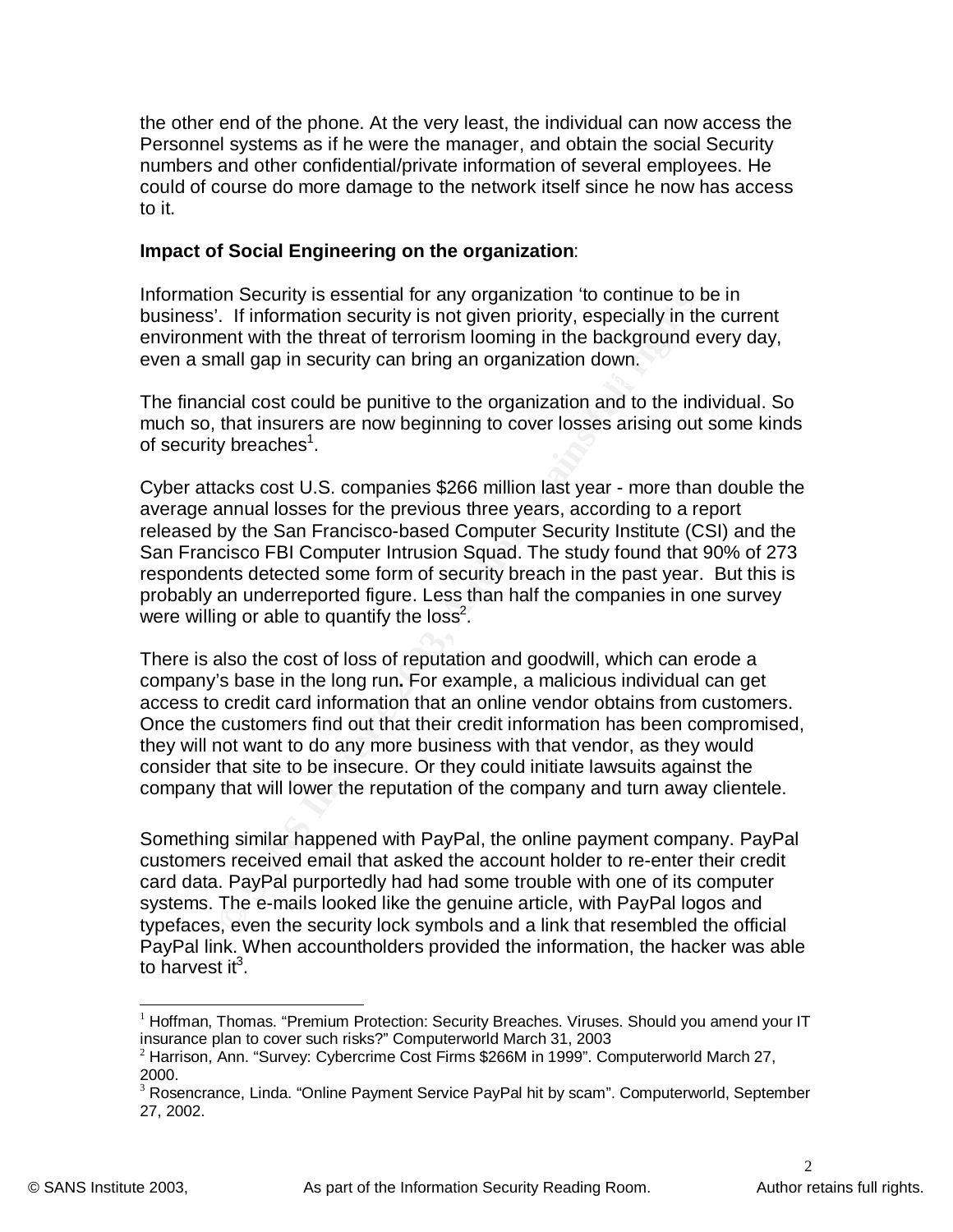Security experts concur when it comes to identifying where security violations can occur, and who causes them. Over time, the experts have come to the conclusion that despite the impression of the hacker being an outsider wanting to get 'in', the majority of violations are caused by either disgruntled employees or non-employees who have legitimate system access because of their job in the organization. According the FBI nearly 80% of all attacks are caused by such authorized users<sup>4</sup>.

ases, once the individual is wearing the cloak of respectabit<br>tomatically view their activity with suspicion: every honest ptat others are similarly well intentioned. The intruder also<br>e of the natural tendency to relax on advantage of the natural tendency to relax one's guard when things appear to be In most cases, once the individual is wearing the cloak of respectability, others do not automatically view their activity with suspicion: every honest person assumes that others are similarly well intentioned. The intruder also takes secure.

In short, companies spend billions of dollars every year in improving hardware and software in order to block malicious attacks. But all this is of no use if end users do not follow good security practices $5$ .

From an interview of Kevin Mitnick, an infamous hacker in the 1980s and 1990s, with the BBC News Online <sup>6</sup>:

The biggest threat to the security of a company is not a computer virus, an unpatched hole in a key program or a badly installed firewall. In fact, the biggest threat could be you.

What I found personally to be true was that it's easier to manipulate people rather than technology. Most of the time organizations overlook that human element.

## **Common techniques used in Social Engineering**

#### *Direct approach*

It is 8 pm on Friday evening, and Employee A is working on resolving a critical problem in the Personnel computer system, and is called away by an emergency at home. Employee B, who has been upset with his manager, offers to help out, and work on the problem. However B does not have access to the system, and there is no time to go through the proper channels to request the access for B. So A gives B his ID and

 $\overline{a}$ 

<sup>&</sup>lt;sup>4, 5</sup> National Security Institute's (www.nsi.org) online 'Employee Information Awareness Service' web page content as of August 2003. URL: http://nsi.org/SSWebSite/TheService.html

<sup>&</sup>lt;sup>6</sup> Mitnick, Kevin, "How to Hack People." BBC NewsOnline, October 14, 2002.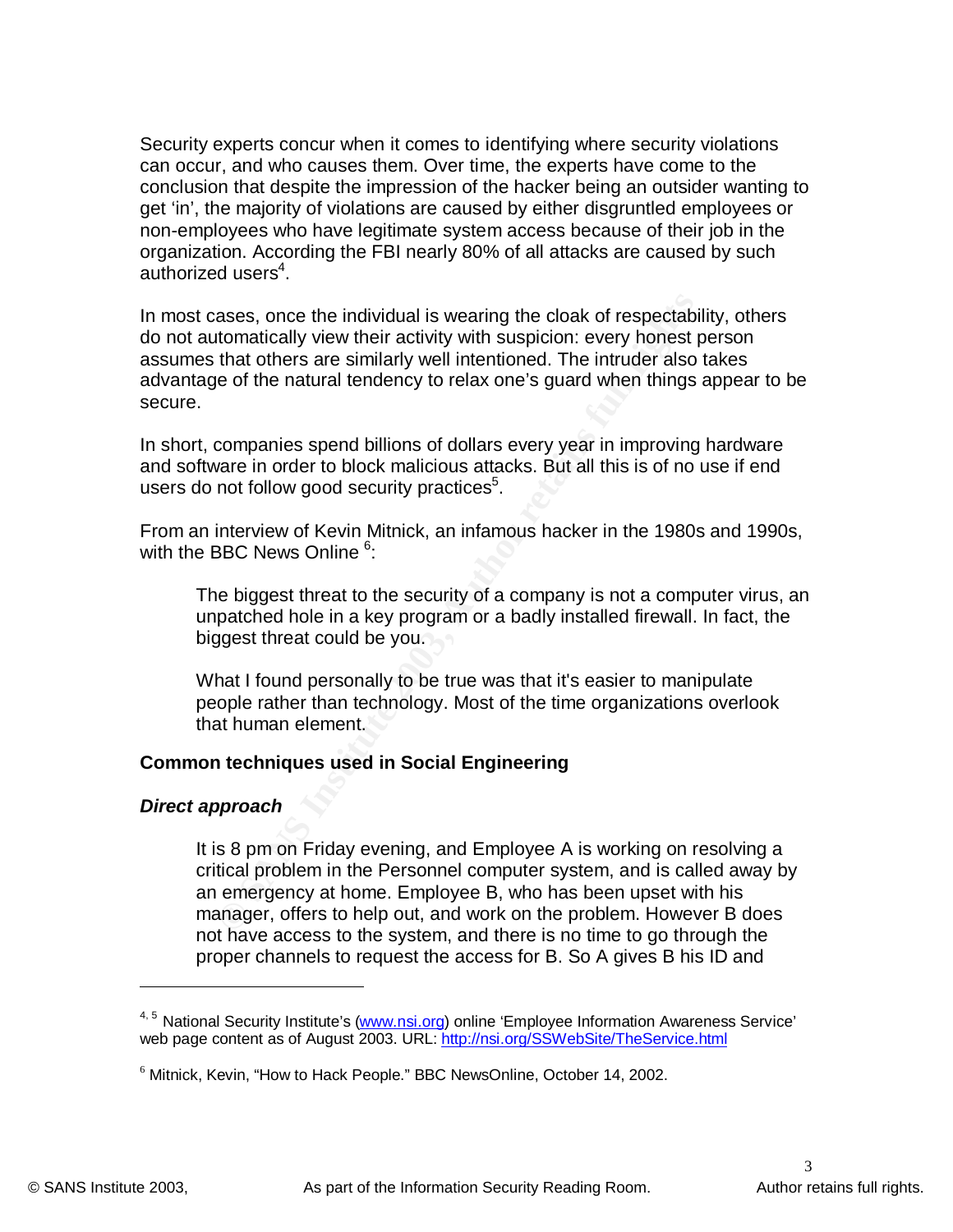password, without realizing that B has an ulterior motive in offering to help. When A is fighting fires at home, B has access to the network, the database and anything else that A has access to. B can now do what he wishes, and even better, he can do it without having his identity revealed in the process.

is an intruder, he has achieved the first step in his plan - he has gained Or take the very common security problem of tailgating. Joe, who has forgotten his passkey into the building, shadows Barb as she 'keys in', and slips in after her. Often Barb does not know Joe, or even notice that Joe has tailgated after her. And more often than not, even if Barb has noticed, she will not turn around and stop Joe from tailgating. She would not feel comfortable doing that, as it might create a scene in front of others. If Joe physical access into the premises.

#### *Dumpster Diving*

**Solution and the mean of the mean ones not know obe, or even from the sidigated after her. And more often than not, even if Barb e will not turn around and stop Joe from tailgating. She would not turn around and stop Joe** Who ever would have that that throwing away junk mail or a routine company documents without shredding, could be threat? But that is exactly what it could be, if the junk mail contained personal identification information, or credit card offers that a 'dumpster diver' could use in carrying out identity theft. The unsuspecting 'trash thrower' could give the Dumpster Diver his break.

Company phone books and organization charts provide phone numbers and locations of employees, especially management level employees who can be impersonated to the hacker's benefit.

Procedure and policy manuals can help the hacker to become knowledgeable about the company's policies and procedures, and thus be able to convince the victim about their authenticity.

Calendars are an important source of information about meetings, vacation etc, that the hacker can use to improve his 'storyline' when deceiving the unsuspecting secretary.

In his interview with the BBC News Online, Kevin Mitnick explains, 'how armed with a little knowledge, a hacker can sound like an employee of a firm and get other workers to inadvertently supply them with enormously useful information' 7.

create official looking correspondence. The hacker can use a sheet of paper with the Company letterhead to

 $\overline{a}$  $7$  Mitnick, Kevin, "How to Hack People." BBC NewsOnline, October 14, 2002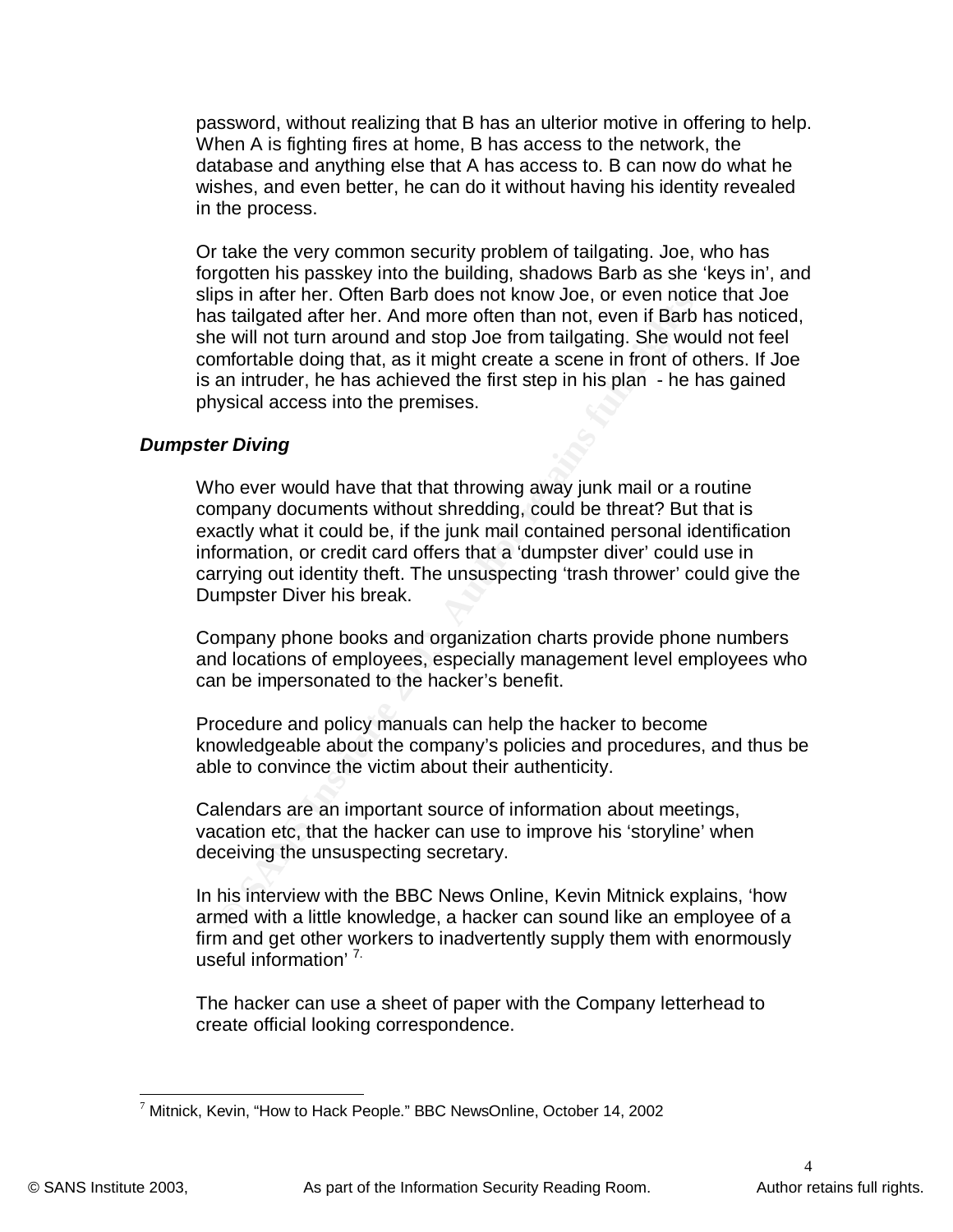A hacker can retrieve confidential information from the hard disk of a computer. There are ways to retrieve information from disks, even if the user thinks the data has been 'deleted' from the disk.

#### *Spying and eavesdropping*

A clever spy can determine the id and password by observing a user typing it in. All he needs is to be there behind the user and be able to see his fingers.

conversation, the password has been compromised. If the policy is for the helpdesk to communicate the password to the user via the phone, then if the hacker can eavesdrop or listen in to the

An infrequent computer user may even be in the habit of writing the id and password down, thereby providing the spy with one more avenue to get the information.

#### *Technical expert*

**Example 15** Singlets.<br>
Integrals, the policy is for the helpdesk to communicate the password<br>
the phone, then if the hacker can eavesdrop or listen in to<br>
nversation, the password has been compromised.<br>
Infrequent compute Take the case where the intruder posing as a support technician working on a network problem requests the user to let him access her workstation and 'fix' the problem. The unsuspecting user, especially if she is not technically savvy, will probably not even ask any questions, or watch while her computer is taken over by the so called technician. Here the user is trying to be helpful and doing his part in trying to fix a problem in the company's network.

#### *Support staff*

How many people would suspect a member of the janitorial staff could hack into the network? A man dressed like the cleaning crew, walks into the work area, carrying cleaning equipment. In the process of appearing to clean your desk area, he can snoop around and get valuable information – such as passwords, or a confidential file that you have forgotten to lock up, or make a phone call impersonating you from your desk.

Or take the case of the deceptive telephone repairman. The intruder can pose as a repairman and walk up to your phone and fiddle around with the instrument, and the wiring etc, and in the process spy on your workplace for valuable information that has been left unsecured.

#### *The voice of Authority*

The attacker can call up the company's computer help desk and pretend to have trouble accessing the system. He claims to be in a very big hurry,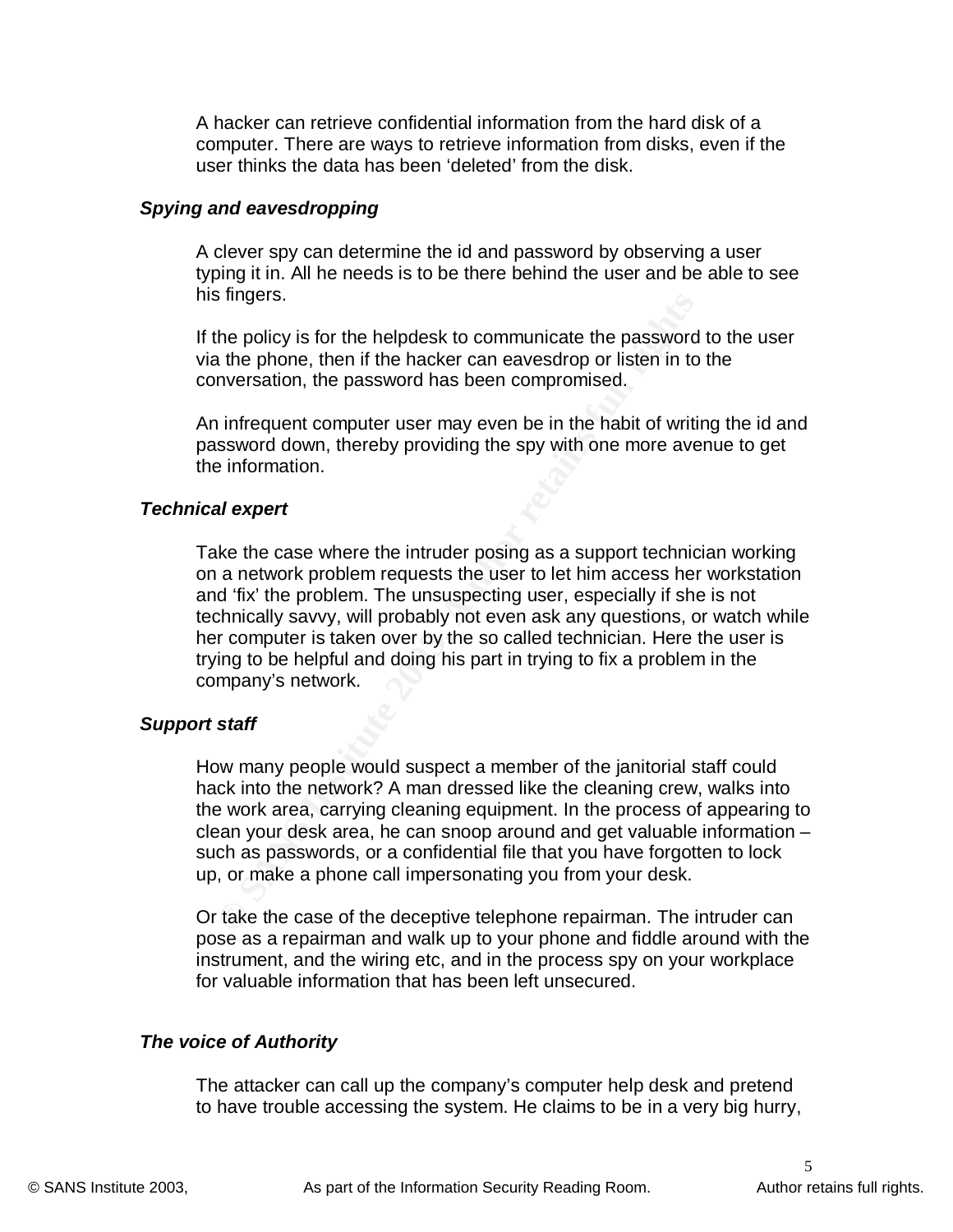and needs his password reset immediately and demands to know the password over the phone. If the attacker adds credence to his story with information that he has picked up from other social engineering methods, the help desk personnel is all the more likely to believe the story and do as requested.

#### *The Trojan horse*

 Like the Trojan horse from Greek mythology, the attacker can cause by sending what appears to be harmless email to random recipients.

attachment that the unsuspecting victim opens, and thereby launches a One kind of attack is done when the attacker sends an innocuous email virus or a worm, which can eventually infect the entire network. The 'I Love You' virus and the 'Anna Kournikova' worm are examples of these.

The other kind of attack that targets the user in a similar way is the chainmail email that promises a reward if the recipient forwards it on to n number of people and a dire outcome otherwise. This appears to be a harmless way to invite good fortune, and the recipient is often tempted to do as suggested. But the result is an exponential load on the network resources, and can bring the network down.

#### *The popup window*

Ne the Tright moise firom Greek mytrology, the attacker can<br>the ting that appears to be harmless email to mediate and a chacker is<br>an acachment that the unsuspecting victim opens, and thereby las or a worm, which can event The attacker's rogue program generates a pop up window, saying that the application connectivity was dropped due to network problems, and now the user needs to reenter his id and password to continue with his session. The unsuspecting user promptly does as requested, because he wishes to continue working, and forgets about it. Later he hears that there has been an attack on the system, but never realizes that that he was the one who opened the gate!

#### **Behaviors vulnerable to Social Engineering attacks**

All the Social Engineering methods of attack target some very natural human attributes. These are listed below along with the Social engineering tactics that target them

- **Trust (Direct approach, Technical expert)**
- The desire to be 'helpful' (Direct Approach, Technical expert, Voice of Authority)
- The wish to get something for nothing (Trojan horse chain email)
- Curiosity (Trojan horse open email attachments from unknown senders)
	- **Fear of the unknown, or of losing something (Popup window)**
	- **Ignorance (Dumpster diving, Direct Approach)**
	- Carelessness (Dumpster Diving, Spying and eavesdropping)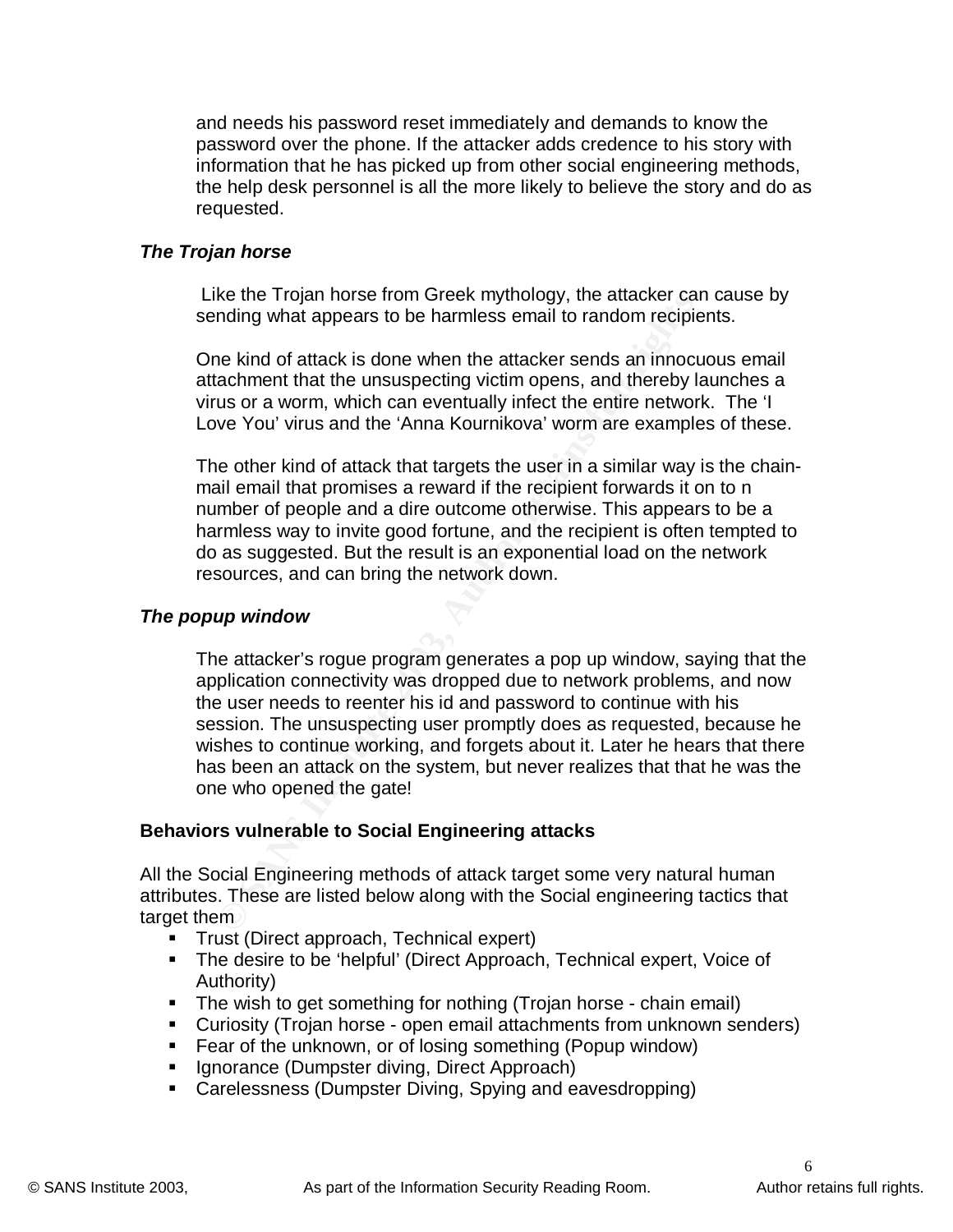#### **Measures to reduce the impact**

- A well documented and accessible Security Policy
- **Fig. 3** Training on Security Policy
- **EXED Awareness of threats and impact of social engineering on the company**
- **Implement and audit policy usage**
- **Example 1** Identity Management policy
- Operating procedures to limit vulnerabilities.
- **Use of physical technical solutions 'intelligent revolving doors', biometric** systems, to eliminate or reduce unauthorized physical access
- Cost mitigation with insurance protection

## *Security Policy*

**Detaining proceauties to mint vurnieriamilies.**<br> **See of physical technical solutions 'intelligent revolving doors**<br> **Policy**<br> **CONSTY EXECUTE CONSTAND CONSTAND TO EXECUTE CONSTAND CONSTAND CONSTAND CONSTAND CONSTANT CONS** A well-documented and accessible Security Policy and associated standards and guidelines form the foundation of a good security strategy. The policy should clearly document in layman terms, its scope and content in each area that it applies to. Along with each policy, should be specified the standards and guidelines to be followed in order to comply with the policy.

For example, the policy should cover

- Computer system usage monitoring usage, the use of non Companystandard hardware or software, response to chain mail etc,
- $\blacksquare$  Information classification and handling  $-$  to ensure that confidential information is correctly classified as such, and it is secured and disposed of properly. Compliance would result in environment and network information being secured, and not easily available to everybody.
- **Personnel security screening new and non employees to ensure that** they do not pose a security threat
- $\blacksquare$  Physical security to secure the facility via sign in procedures, electronic and biometric security devices etc, and to through
- $\blacksquare$  Information access password usage and guidelines for generating secure passwords, access authorization and accountability, remote access via modems etc
- viruses and other threats and  $\frac{1}{2}$  and  $\frac{1}{2}$  and  $\frac{1}{2}$  and  $\frac{1}{2}$  and  $\frac{1}{2}$  and  $\frac{1}{2}$  and  $\frac{1}{2}$  and  $\frac{1}{2}$  and  $\frac{1}{2}$  and  $\frac{1}{2}$  and  $\frac{1}{2}$  and  $\frac{1}{2}$  and  $\frac{1}{2}$  and  $\frac{1}{2}$  **Protection from viruses – to secure the systems and information from**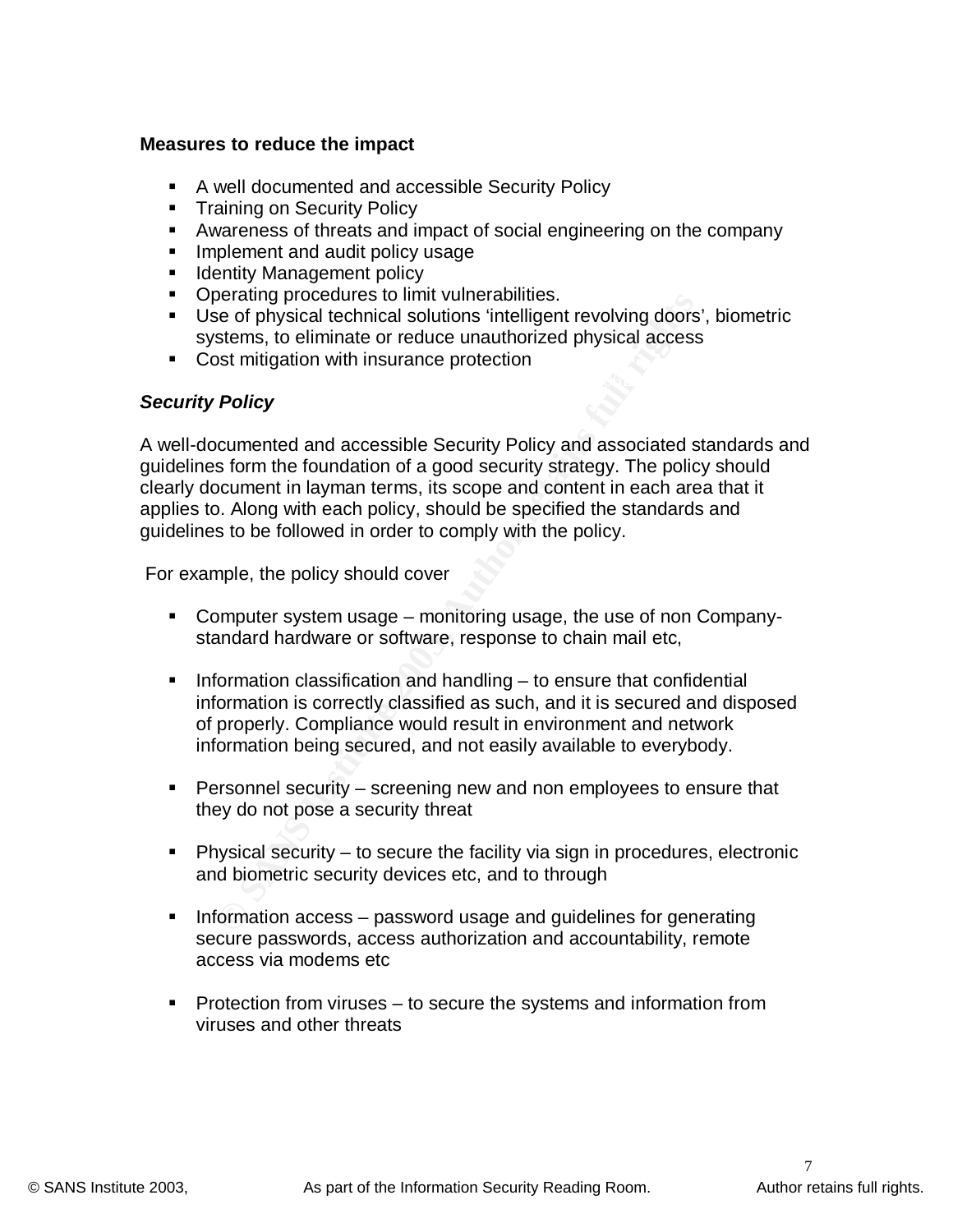- **Information security awareness training and compliance**  $-$  **to ensure that** employees are kept informed of threats and counter measures
- Compliance monitoring  $-$  to ensure that the security policy is being complied with.
- **Password policies** standards for secure passwords should be defined. Passwords should be required to expire after a specified period in all systems.
- ${\bf mass}$  frame  ${\bf mass}$  are cycle bins. **• Documentation retention and destruction. For example all confidential** information should be disposed of by shredding, not by discarding in the

Once the policy is documented, it needs to be made easily available to everyone in the organization. This could be best accomplished by publishing it on the company's intranet and having links to it from the home page and other major pages on the intranet.

## *Education*

For the policy to be effective, Education must be a regular feature. Some companies require all employees review the policy each year, to acquaint themselves with revisions if any. All new employees and non-employees MUST be trained as soon as they start with the company.

## *Awareness of threats and risky behavior*

sterns.<br>
Sterns.<br>
Commentation retention and destruction. For example all coromation should be disposed of by shredding, not by discar<br>
shore recycle bins.<br>
policy is documented, it needs to be made easily available<br>
pairi Building awareness of the methods employed and behaviors targeted by the information bandit is an important part of the defense strategy. Educating employees on the damage done by such theft is also a must. The best way to create such awareness in the general non-security professional, is through real life examples of companies have been hacked because of insider information, or even just negligence and ignorance on an employee's part.

There are organizations that contract to provide this content. The identity of the hacked companies is of course kept secret. The stories are updated regularly, such as once a month. All you need to do, is to provide a link to the website where the stories are published. Alternatively, in order to make the experience more proactive, as a user logs on each day, a window could come up, with the 'attack' or 'defense' of the day story.

## *Audit Policy usage and compliance*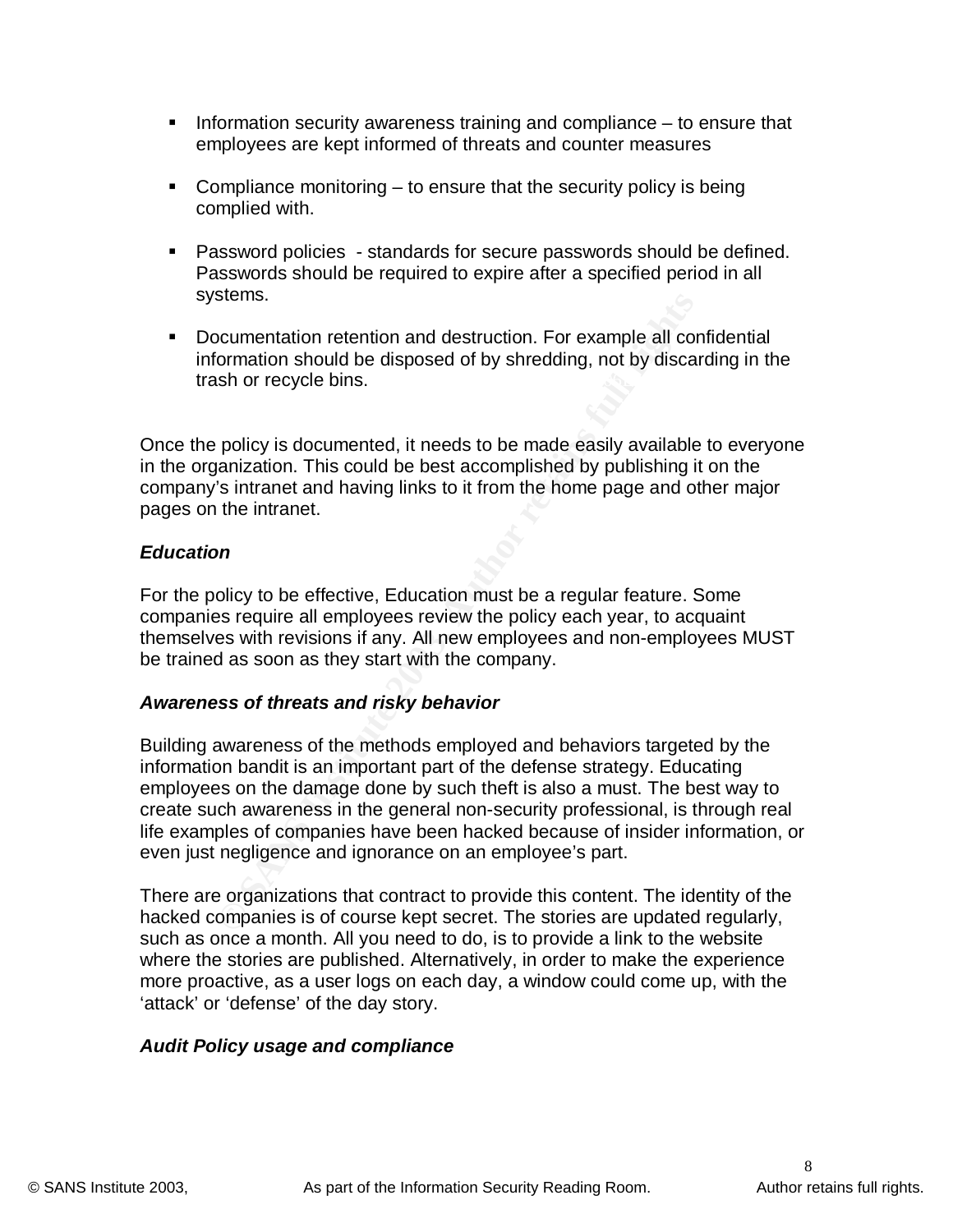Having created the policy and educated the user is not enough, if no one conforms to the policy. Hence there is a need to audit the usage across the enterprise.

For example, when a project is going through quality assurance, it should also go through security policy compliance verification. Audit procedures must be in place, to verify for example that the help desk person is not communicating passwords over the phone or via unencrypted email.

Periodically Managers should review the access of their employees. Security audits should confirm that employees who no longer need access do not have access.

Access points such as entry doors etc should be routinely monitored. This will ensure that employees are complying with policy regarding access to secured locations.

Employee workspaces should undergo random inspection to ensure that confidential material is always secured in locked cabinets. Workstations should be locked down and password protected screensavers should be in use.

#### *Identity Management*

Illy Managers should review the access of their employees.<br>
ould confirm that employees who no longer need access do<br>
oints such as entry doors etc should be routinely monitored<br>
at employees are complying with policy rega It is common for organizations to have a unique identifier for each employee. This is often used as their ID to access all computer systems, and also as the key identifier for the individual in the organization. For example the company assigns a 5 character Employee ID to each employee the day they get hired. This ID is unique to each employee, and is the key to all Personnel data. Since this ID uniquely identifies the employee, it is also assigned as the Sign on ID in all the computer applications that the employee has access to.

The inherent risk in using this ID for ALL identification purposes is that once the intruder finds out Bob's employee ID, he can use that to get access to network and computer applications that Bob has access to. His work of hacking into the system has been cut in half. He only has to find Bob's password to the system, not the ID itself.

However, keeping the base for personnel identification distinct from that used for computer systems can mitigate this risk. It may mean some additional work, but it will help to limit the damage from an attack.

#### *Operating Procedures*

Standard operating procedures, especially those related to providing security access or clearance, should have a cross verification or 'call back' step before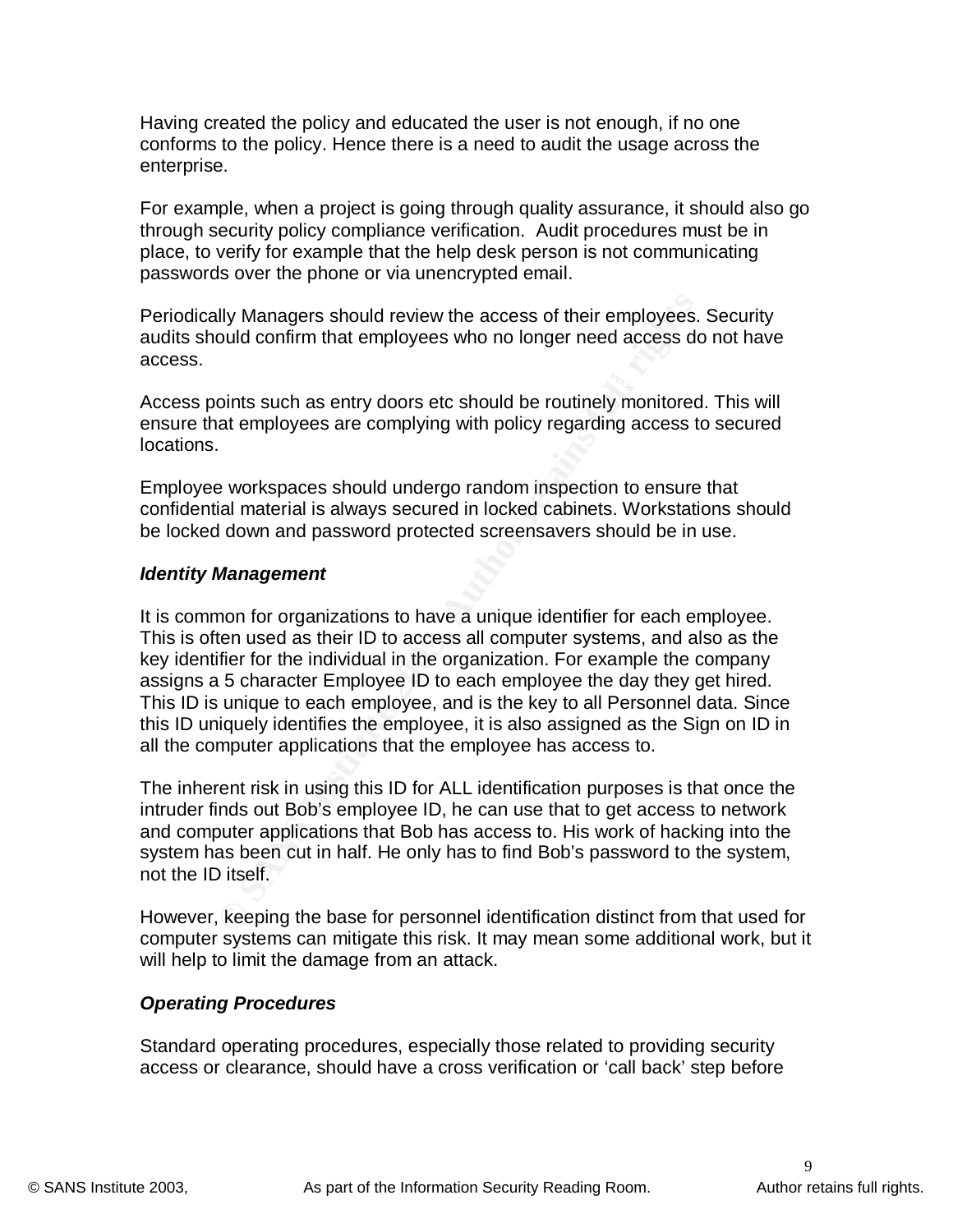the request is granted. This will reduce the number of times the hacker can get away with trying to impersonate a legitimate user.

#### *Insurance Protection*

Finally, an organization can buy insurance against security attacks. However most insurers will look for company policies and procedures that work towards reducing the threat of attacks. Examples of these are:

- The internal audit policies
- Password policies
- HR hiring policies with regard to background checks
- Security awareness and education programs and compliance requirements for employees and non employees
	- Contracts with vendors and other external providers

Insurers are "not so much concerned with the products [customers] are using to mitigate attacks" as they are "with the [employee and access] controls and policies they've put in place"<sup>8</sup>.

#### **Summary**

Social Engineering is the way an intruder can get access to your information resources without having to be a technical, network or security expert. The attacker can use many tactics to either fool the victim into providing the information he needs to gain entry, or obtain the information without the victim's knowledge. The cost of failing to eliminate social engineering attacks is very high.

Good Information Security strategy is a critical component of an overall strategy to ensure the success of the organization.

ie internal audit policies<br>
sesword policies<br>
Se string policies<br>
Security awareness and education programs and compliance<br>
cruity awareness and education programs and compliance<br>
quirements for employees and non employees The organization can reduce the impact of Social Engineering attacks by implementing a comprehensive information security strategy. Such a strategy would include measures ranging from publishing a well written security policy, implementing ongoing security awareness and education programs, following through with auditing programs to monitor policy compliance, installing security devices to prevent unauthorized physical access and buying insurance against security attacks.

 $\overline{a}$ <sup>8</sup> Hoffman, Thomas. "Premium Protection: Security Breaches. Viruses. Should you amend your IT insurance plan to cover such risks?" Computerworld March 31, 2003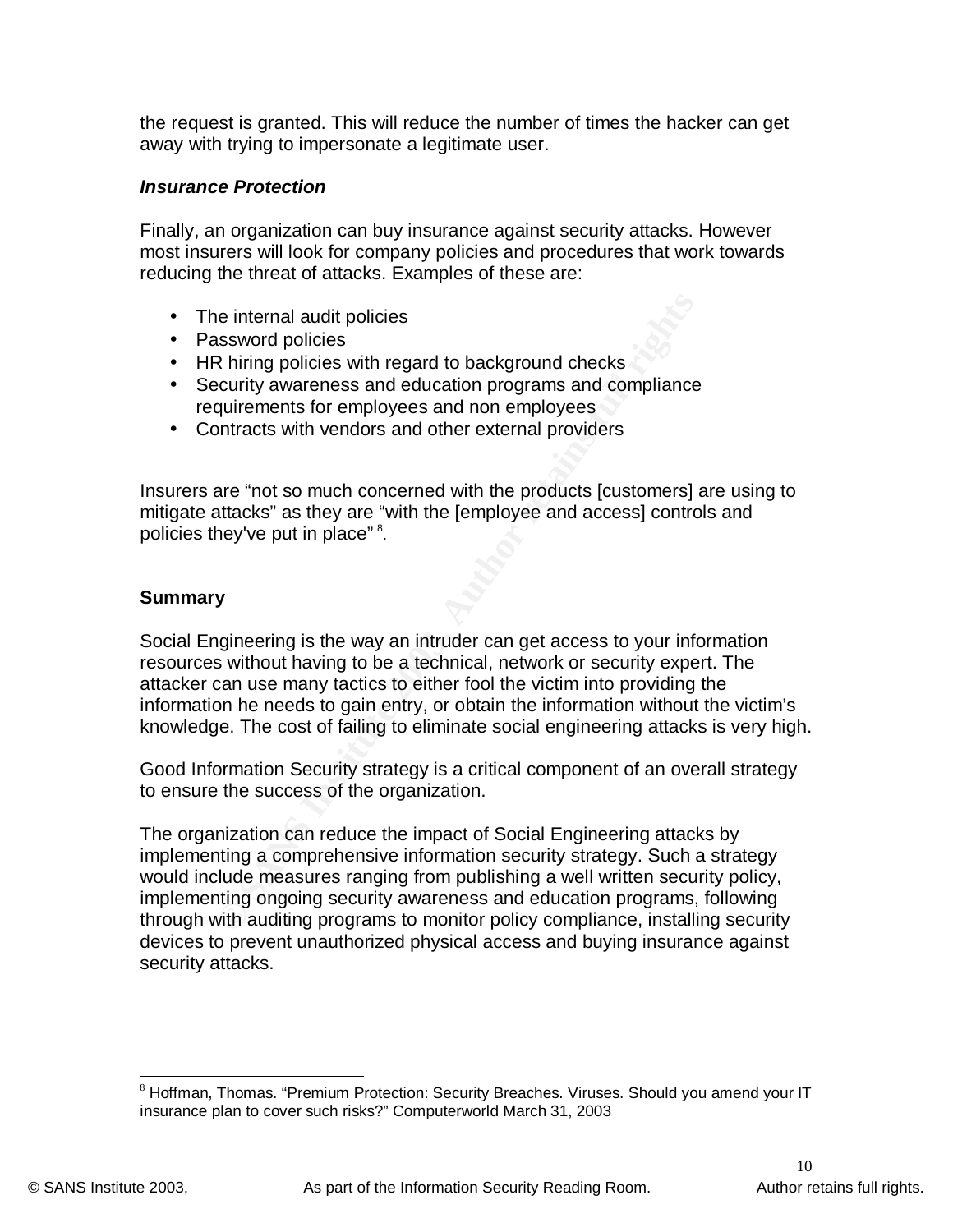# **References:**

- 1. Hoffman, Thomas. "Premium Protection: Security Breaches. Viruses. Should you amend your IT insurance plan to cover such risks?" Computerworld March 31, 2003. URL: http://www.computerworld.com/securitytopics/security/story/0,10801,79794,0
	- 0.html (Aug 12, 2003)
- Computerworld March 27, 2000 **Face A169 and Fa27 and Fa27 and F8B5 06E45** 2. Harrison, Ann. "Survey: Cybercrime Cost Firms \$266M in 1999." URL: http://www.computerworld.com/news/2000/story/0,11280,44243,00.html (Aug 12, 2003).
- 3. Rosencrance, Linda. "Online Payment Service PayPal hit by scam." Computerworld, September 27, 2002. URL: http://www.computerworld.com/securitytopics/security/story/0,10801,74687,0 0.html (Aug 12, 2003).
- 4. National Security Institute (www.nsi.org). Employee Information Awareness Service. August 2003. URL: http://nsi.org/SSWebSite/TheService.html (Aug 12, 2003).
- 5. Mitnick, Kevin. "How to Hack People." BBC NewsOnline, October 14, 2002. URL: http://news.bbc.co.uk/1/hi/technology/2320121.stm (Aug 12, 2003).
- WW.COmputerword.com/security/opics/security/story/0, to/<br>
(Aug 12, 2003)<br>
orb. Ann. "Survey: Cybercrime Cost Firms \$266M in 1999."<br>
http://www.computerworld.com/news/2000/story/0,11280.4<br>
12, 2003).<br>
ncrance, Linda. "Onlin 6. Winkler, Ira S. and Dealy, Brian. "Information Security Technology? …Don't Rely on It. A Case Study in Social Engineering." URL: http://www.usenix.org/publications/library/proceedings/security95/winkler.html (Aug 12, 2003).
- 7. Stevens, George. "Enhancing Defenses against Social Engineering". GIAC Practical Repository. URL: http://www.giac.org/practical/gsec/George\_Stevens\_GSEC.pdf (Aug 12, 2003).
- URL: http://www.giac.org/practical/GSEC/Jake\_Evenson\_GSEC.pdf (Aug 15, 8. Evenson, Jake. "Social Engineering: A Way Around the Hardware". GIAC Practical Repository. 2003).